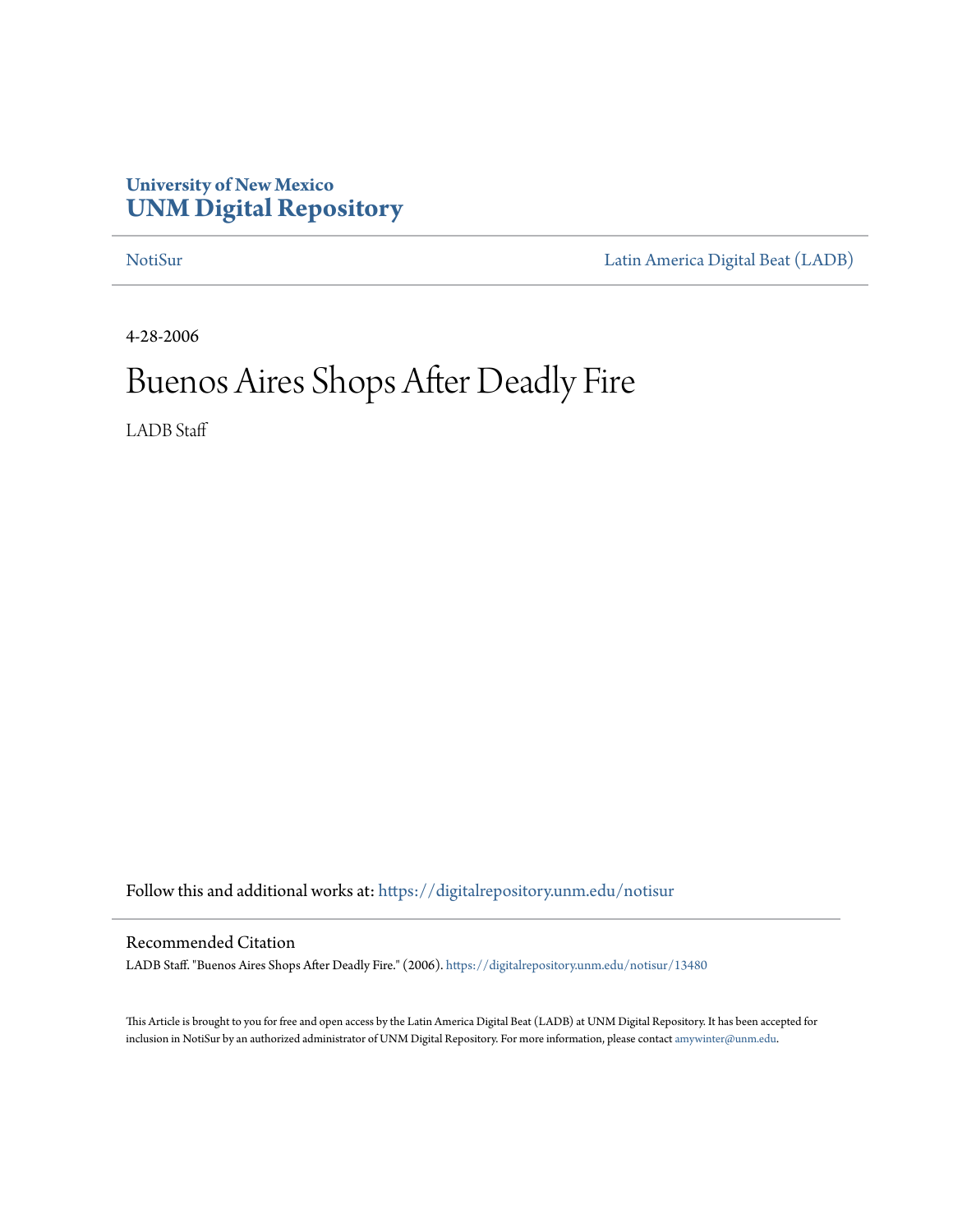



## Buenos Aires Shops After Deadly Fire

*by LADB Staff Category/Department:* Argentina *Published:* 2006-04-28

A deadly March 30 fire in a Buenos Aires sweatshop threw public light on the thousands of Bolivian immigrants living clandestinely in Argentina who work under slave-labor conditions. When the government conducted a crackdown on illegal operations in April, many Bolivians protested that they wanted to keep working, but with legalized status and humane conditions. In the following weeks, the government began efforts to normalize the immigration status of undocumented people living in Argentina.

The March 30 fire in the outlying Buenos Aires neighborhood of Caballito killed six people inside a textile factory. Four children were among the dead, two of whom were three years old, another was 10, and the fourth was 15, according to Federal Police. The other two victims were Bolivian women between the ages of 25 and 45. More than 4,000 Bolivians work in slave conditions The blaze illuminated a large network of illegal factories where thousands of undocumented workers toil in conditions that federal officials characterized as "virtual slavery."

In the week following the fire, the government investigated 86 shops and shut down 41 of them for hygiene or safety violations. Officials estimated that 160 of the 1,600 shops that employ Bolivians are clandestine textile factories, in which some 4,000 people labor in semi-slavery conditions, according to Enrique Rodriguez, the Buenos Aires government officer in charge of production activities. Another 11,000 of their compatriots, according to Rodriguez's estimates, work under irregular labor conditions.

Workers' wages do not go above 400 pesos (US\$133) per month and work days are as long as 15 hours, but often workers do not see their pay because the bosses threaten to turn them in to the authorities or promise to pay them all the money at once, according to Argentine newspaper Pagina 12. Many workers are contracted in Bolivia with false promises, and, once they are in Argentina, the employers subject them to extortion, using their illegal status as leverage against them.

An April 4 story in the newspaper Clarin reported that the government had, at that time, closed 18 shops where 45 families had been living. In one location, 60 people were living in 1.5 sq meter cubicles, divided only by cardboard, according to a city official. "And all were using a nauseating bathroom," she said. Responding to reporters' questions, the official said, "What impacted me most? The fear they had of us. They are panicked that they will be deported. The majority of them do not want to talk nor to identify the bosses or who is responsible." In the location she described, there were fewer beds than people and evidently some worked while others slept.

A governmental mission from Bolivia confirmed on April 13 that Bolivian immigrants were subjected to degrading conditions in Argentina's textile sweatshops, but it did not verify complaints of slavery. Hector Arce, vice minister of governmental coordination, said members of his commission visited Buenos Aires shops, and "we have confirmed the that situation our Bolivian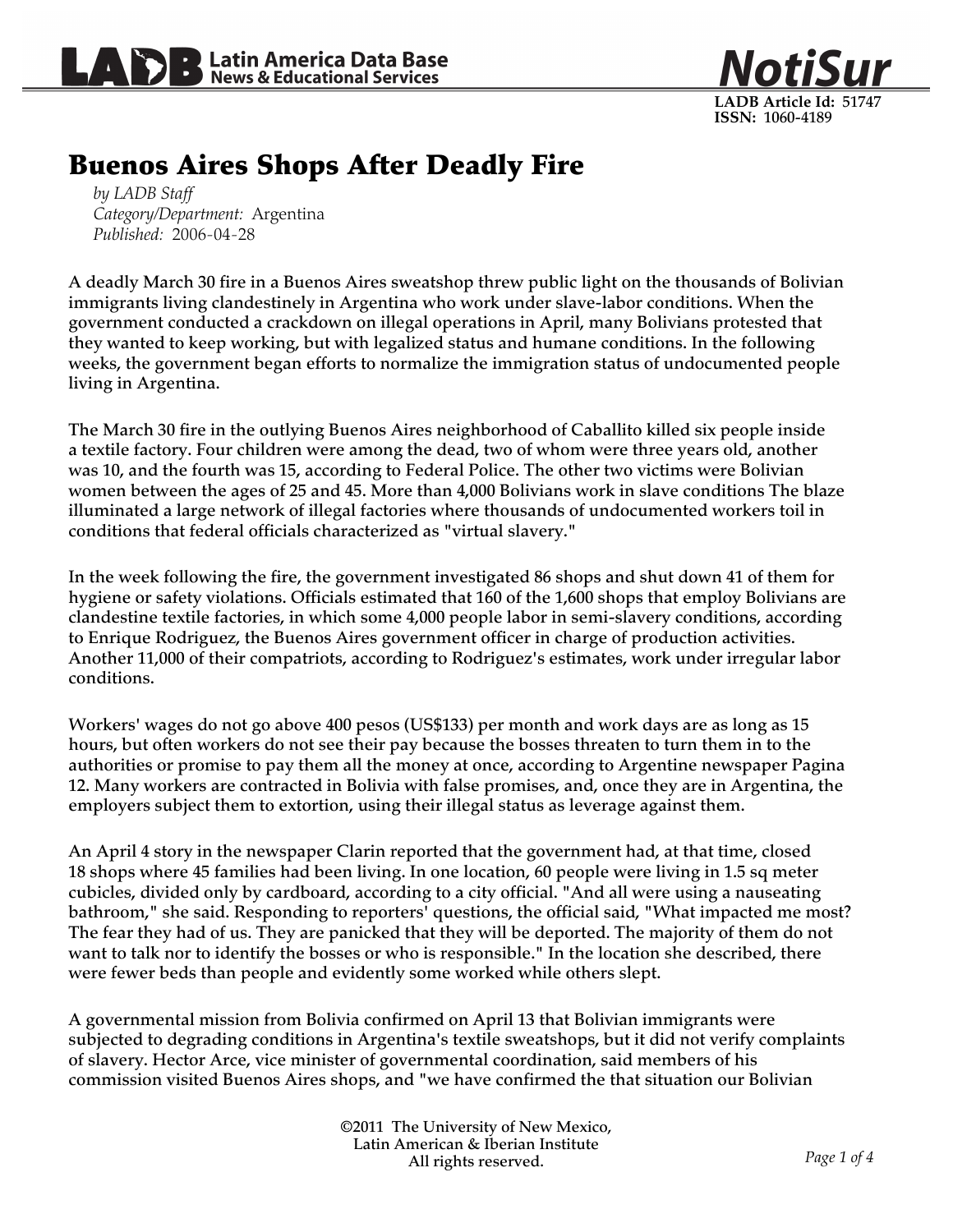

brothers and sisters are subjected to in some shops is, if not at slavery levels, then at levels of servitude and degradation of human dignity that are not acceptable."

Arce's commission agreed that the Argentine and Buenos Aires governments should force the shops to legalize their operations but said that officials should stop the series of closures that were "leaving our Bolivian brothers and sisters without work." "Many Bolivians come from the country and are exploited here," said Rodriguez. "We want to regularize their situation. That way, after making a census of the shops, the proprietors will have 15 days to put everything in order. If not, they will be closed."

## *Immigrants protest for legalization, fair working conditions*

The deaths of the six immigrants and the factory shutdowns galvanized a protest movement of Bolivian workers who feared that they would not have any jobs left after the crackdown, though they also called for "dignified" jobs. "Here no Bolivians exploit their compatriots," said one Bolivian woman who identified herself as Norma and was part of the protests, along with her three small children. "We are victims of the large textile businesses that take advantage of the impossibility of us regularizing our situation."

Norma, an undocumented person, called for "another amnesty" for those in her situation since "no money reaches" Bolivian immigrants who want residency and "dignified work." "We want to defend our sources of legitimate work," said a community leader who did not identify herself as her group formed a picket line on the Avenida de Mayo, near the capital building in downtown Buenos Aires. In the first week of April, repeated protests of 1,500 to 3,000 Bolivians took to the city center to reject "exploitation."

Reporters said they saw signs reading, "Don't rob us, we want to work," and cries from protestors that "Koreans and Jews are exploiters," referring to the owners of the small clothing factories. Jorge Kim, representing the Korean Businessperson's Association of Argentina, described the workers' denunciations as unfair and said the businesspeople were in the same boat as the immigrants.

A former director of immigration control said he resigned from his post last year after he tired of being unable to investigate clandestine sweatshops that residents of the Floresta zone of the city had reported. Carlos Sapere, former head of the Departamento de Control de Permanencia of the Direccion Nacional de Migraciones (DNM), said he was unable to investigate 129 shops because he came up against an endless set of impediments. Among them were a lack of inspectors to conduct control operations and a superior's order that he do nothing. "In May of last year we had 129 reports of clandestine shops to investigate. During the 39 days I was in my post, I applied on repeated occasions for the opportunity to count on at least 12 inspectors in order to act. The funny thing is I had only two, but assigned to other projects. That is, I had no inspectors to visit the shops." He said when his boss ordered him to not to visit the shops and would not authorize any inspections, he decided to resign after 19 years in the DNM.

## *Government hopes to normalize immigration status of 750,000*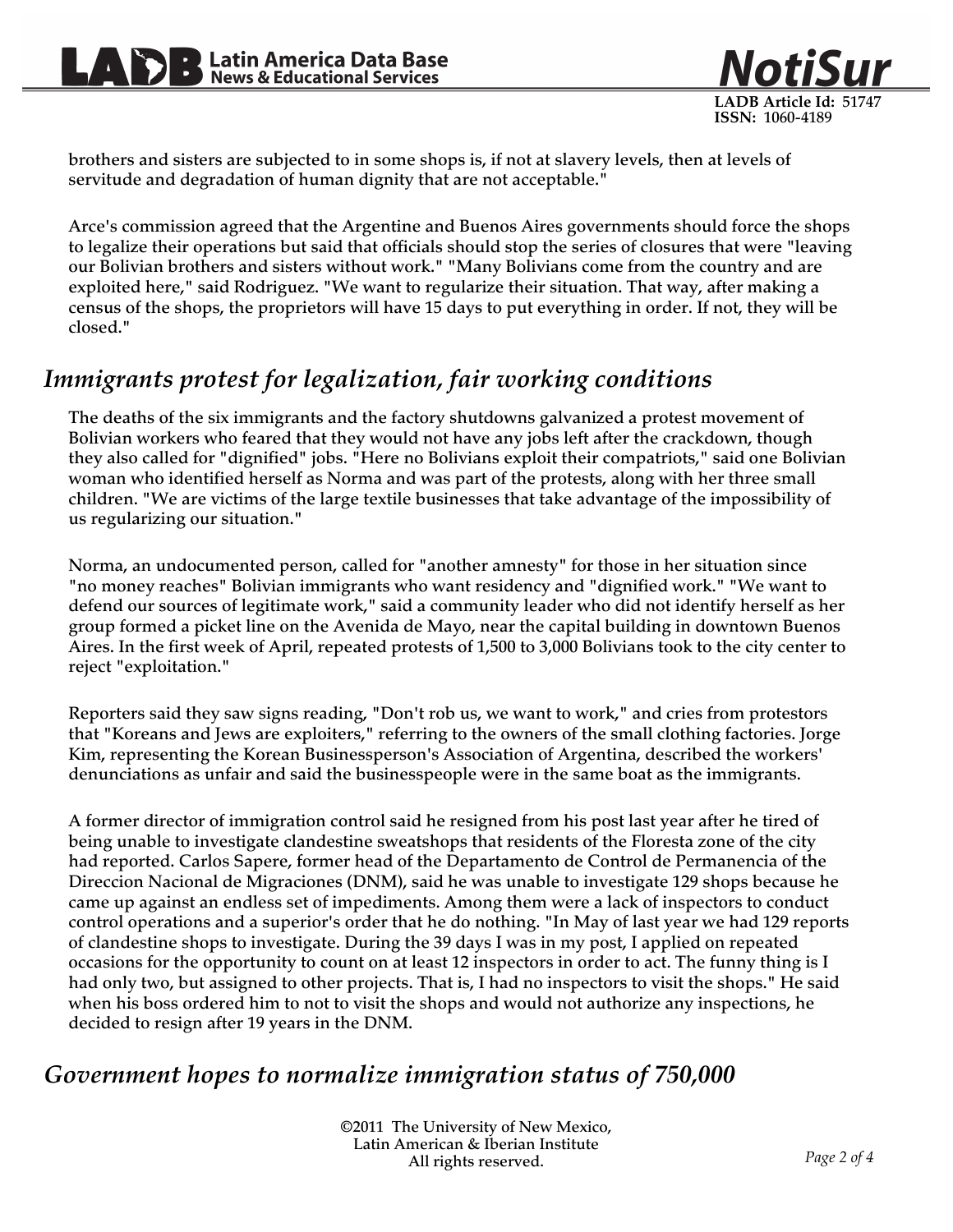NotiSur **LADB Article Id:** 51747 **ISSN:** 1060-4189

By mid-April, the government said it hoped to regularize 750,000 undocumented immigrants living in the country within three months, although its early efforts barely finished documentation for 300. DNM director Ricardo Rodriguez said that between 700,000 and 1 million undocumented people of different nationalities are living in Argentina, most from neighboring Paraguay, Bolivia, Peru, and Chile. "This situation has two origins: those who relocate illegally to look for a better place, and the others, those who are tricked in their countries of origin by various advertisements, but when they get here they don't get any of what had been promised," said Rodriguez. "Only 54,000 Bolivians received legal papers in the last 11 years."

The large border between the two countries and Bolivia's extreme poverty make Argentina a relatively attractive destination for Bolivians. "Our border is very permeable because of the vast territory it covers," said Rodriguez. "The only way to reverse this situation is to return an identity to these citizens. Until 2004, Argentina was like a factory of undocumented people."

Authorities launched an unprecedented campaign to register migrant workers following the fire. Long lines formed outside government offices and several consulates in the Argentine capital on April 17, as a free legalization program for immigrants seeking to work legally in Argentina was set up after two weeks of debate by Buenos Aires lawmakers and the protests by Bolivian factory employees. The government said about 10,000 attended the April 17 registration drive, although only 300 obtained legal-residency status that day by successfully getting a certificate of temporary residency (residencia precaria). The DNM said it hoped to regularize the status of thousands of immigrants through the Patria Grande program, which would include only residents from some of the countries that are members or associates in the Southern Cone Common Market (MERCOSUR). Bolivia, Paraguay, and Peru are the MERCOSUR countries that have the most citizens living in Argentina.

While the certificate of residency is not permanent or definitive, it will allow immigrants to open bank accounts, rent a place to live, and obtain legal employment. Applicants need to present two passport photos and their passport from their home country. Previously, to receive a permanent residency, there were greater requirements. Similar situation in Sao Paulo, Brazil Brazilian authorities found a similar situation for thousands of Bolivians living in Sao Paulo earlier this year.

The Public Ministry said something like 100,000 Bolivians live in Greater Sao Paulo, an industrial metropolis of 18 million inhabitants. The Brazilian authorities say that many end up enslaved with 14-hour workdays, miserable wages, and no form of social protection. The majority are employed in the city's textile-assembly sector. The government set up an amnesty program to normalize the immigration status of the Bolivians in-country, with the aim of reducing their vulnerability to abuses.

"It is very important that there be the highest number of applicants to the [amnesty program], given that the undocumented Bolivians end up subjected to working conditions very close to slavery," said the regional prosecutor for citizens' rights in Sao Paulo, Sergio Suiama. The government presented a provision whereby all Bolivians who arrived in Brazil prior to Aug. 15, 2005, could legalize their status and obtain permanent residency by presenting a list of documents at Federal Police headquarters before March 15.